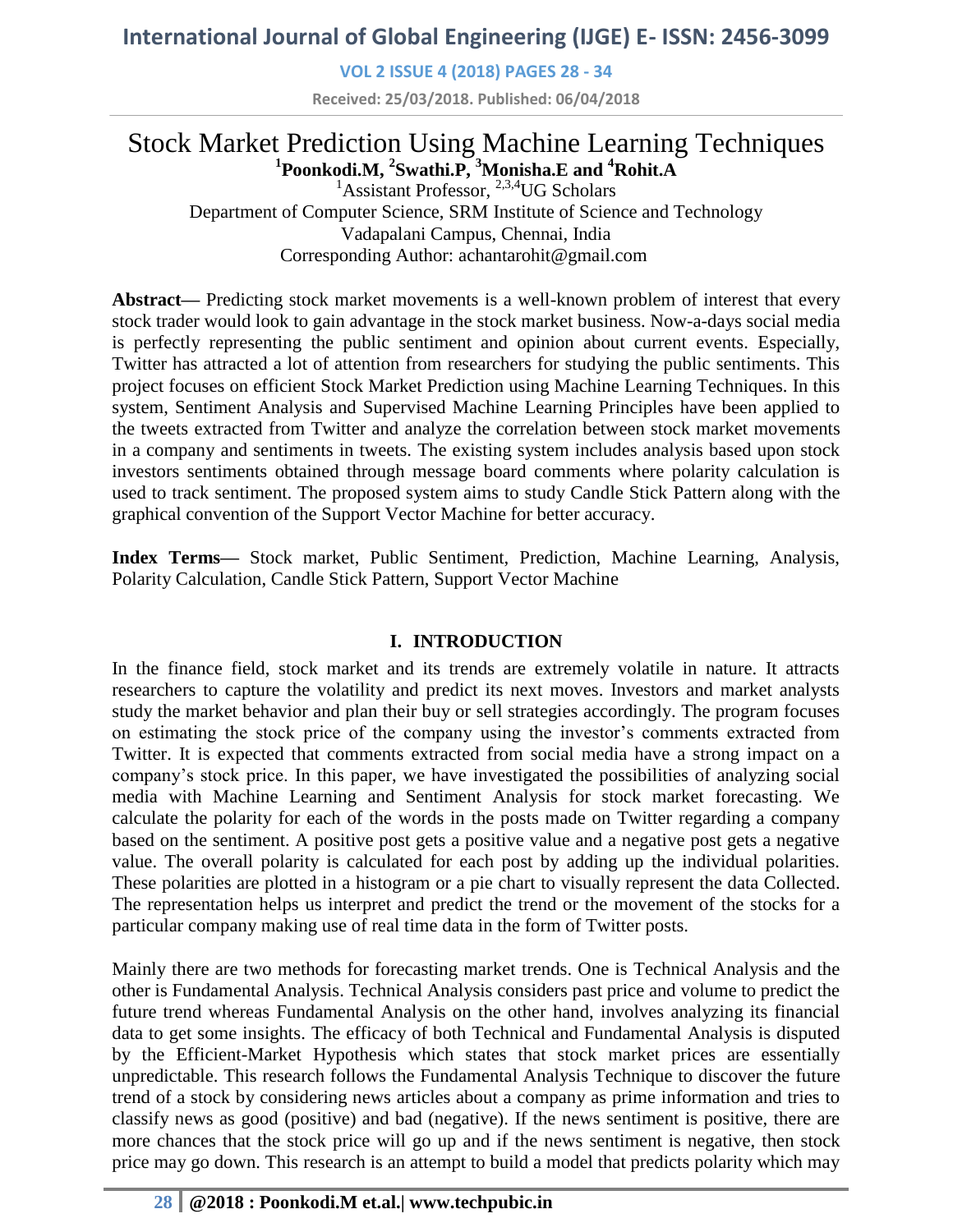#### **VOL 2 ISSUE 4 (2018) PAGES 28 - 34**

**Received: 25/03/2018. Published: 06/04/2018**

affect changes in stock trends. In other words, check the impact of tweets on stock prices. Supervised Machine Learning as classification and other Text Mining Techniques have been used to check the polarity and also be able to classify unknown tweets, which is not used to build a classifier. Three different classification algorithms are implemented to check and improve classification accuracy. Investor's tweets are extracted from Twitter for predicting the stock price of the company. The result implies that there exists a strong correlation between rise and fall of stock price with the investor's sentiment in tweet.

#### **II. METHODOLOGY**

The initial step is to gather information regarding companies through Social Media. It requires extracting certain feature of the said Social Media. Feature Extraction starts from an initial set of measured data and builds derived values (features) intended to be informative and nonredundant, facilitating the subsequent learning and generalization steps, and in some cases leading to better human interpretations. When the input data to an algorithm is too large to be processed and it is suspected to be redundant (e.g. the same measurement in both feet and meters, or the repetitiveness of images presented as pixels), then it can be transformed into a reduced set of features (also named a Feature Vector). Determining a subset of the initial features is called Feature Selection. The selected features are expected to contain the relevant information from the input data, so that the desired task can be performed by using this reduced representation instead of the complete initial data. Feature Extraction is a general term for methods of constructing combinations of the variables to get around these problems while still describing the data with sufficient accuracy. It involves reducing the amount of resources required to describe a large set of data. When performing analysis of complex data one of the major problems stems from the number of variables involved. We extract the posts regarding the Companies to determine trend in their stocks. The data obtained is processed using the following algorithms

#### **A. Support Vector Machine**

Support Vector Machines (SVMs, also support vector networks) are supervised learning models with associated learning algorithms that analyze data used for classification and regression analysis. Given a set of training examples, each marked as belonging to one or the other of two categories, an SVM training algorithm builds a model that assigns new examples to one category or the other, making it a non-probabilistic binary linear classifier (although methods such as Platt scaling exist to use SVM in a probabilistic classification setting). In this case, we calculate whether a given post is positive or negative. An SVM model is a representation of the examples as points in space, mapped so that the examples of the separate categories are divided by a clear gap that is as wide as possible. New examples are then mapped into that same space and are predicted to belong to a category based on which side of the gap they fall into.



# **29 @2018 : Poonkodi.M et.al.| www.techpubic.in**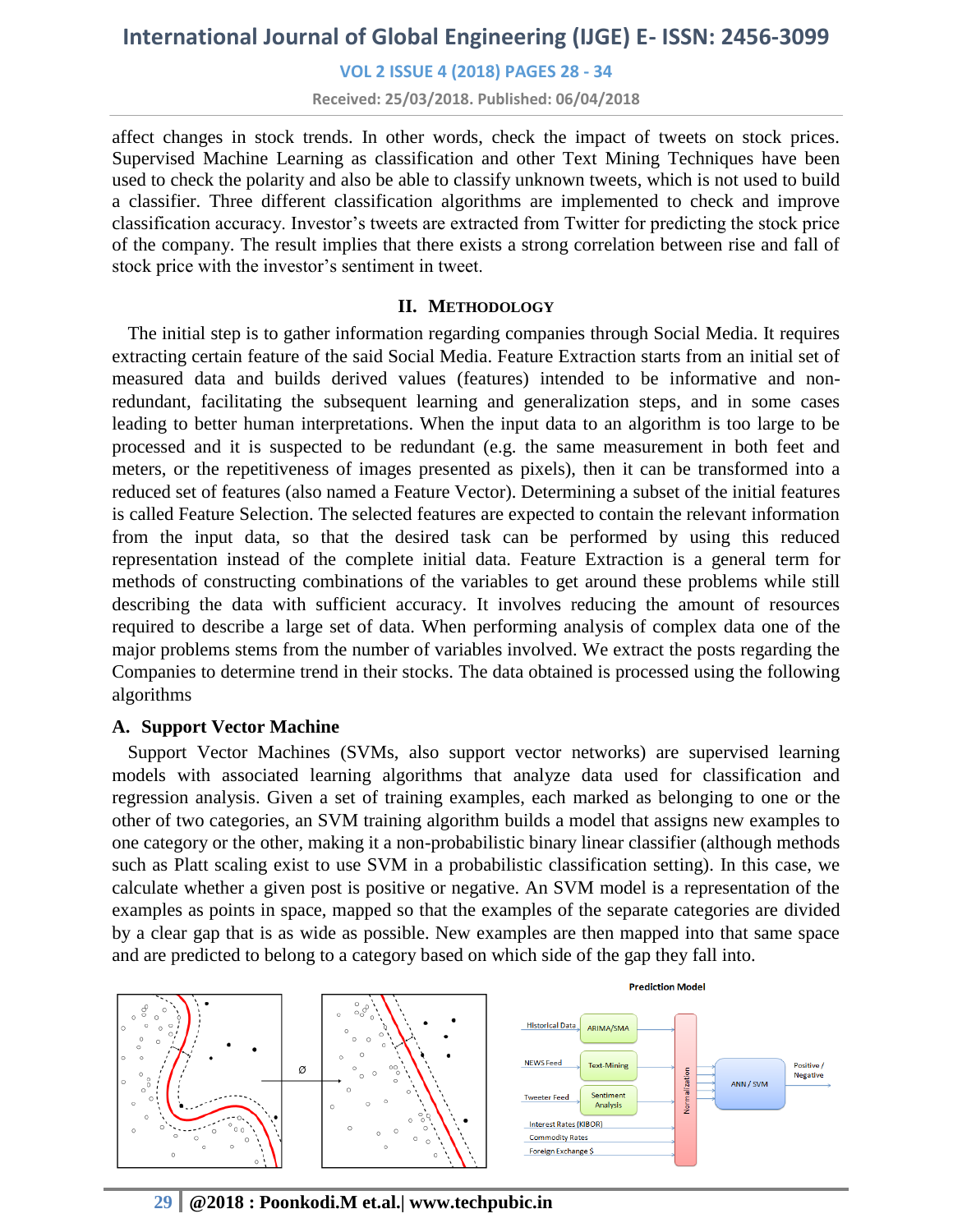**VOL 2 ISSUE 4 (2018) PAGES 28 - 34**

**Received: 25/03/2018. Published: 06/04/2018**

In addition to performing linear classification, SVMs can efficiently perform a non-linear classification using what is called the Kernel Trick, implicitly mapping their inputs into highdimensional feature spaces.

When data are not labeled, supervised learning is not possible, and an unsupervised learning approach is required, which attempts to find natural clustering of the data to groups, and then map new data to these formed groups. However, we label the data of our classifier as Positive and Negative where the word of a post are mapped accordingly. The Support Vector Clustering algorithm created by Hava Siegelmann and Vladimir Vapnik, applies the statistics of support vectors, developed in the Support Vector Machines algorithm, to categorize unlabeled data, and is one of the most widely used clustering algorithms in industrial applications. Implenting a clustering algorithm may prove useful to predict future trends of a given company.

#### **B. Support Vector Regression**

Support Vector Regression (prediction) with different thresholds ε. As ε increases, the prediction becomes less sensitive to errors. It might be comparatively effective to not only classify words but also to predict the next likely point on the plane.

A version of SVM for regression was proposed in 1996 by Vladimir N. Vapnik, Harris Drucker, Christopher J. C. Burges, Linda Kaufman and Alexander J. Smola. This method is called Support Vector Regression (SVR). The model produced by support vector classification (as described above) depends only on a subset of the training data, because the cost function for building the model does not care about training points that lie beyond the margin. Training data here is the posts extracted from Social Media. Analogously, the model produced by SVR depends only on a subset of the training data, because the cost function for building the model ignores any training data close to the model prediction. Another SVM version known as least squares support vector machine (LS-SVM) has been proposed by Suykens and Vandewalle.



### **III. PROPOSED METHOD**

The technique proposed in this research is to use different factors impacting the market as input attributes for the model. The output of the model is one of the two defined classes that are Positive Market and Negative Market. Fig. shows the structure of the proposed model. The model studies and compares the results of all four machine learning algorithms defined above. All the attributes that are used in this model were continuous numeric values and were of different range. These attributes are therefore normalized between [+1,-1] because all the parameters used can have positive and negative values. Each attribute will be discussed separately.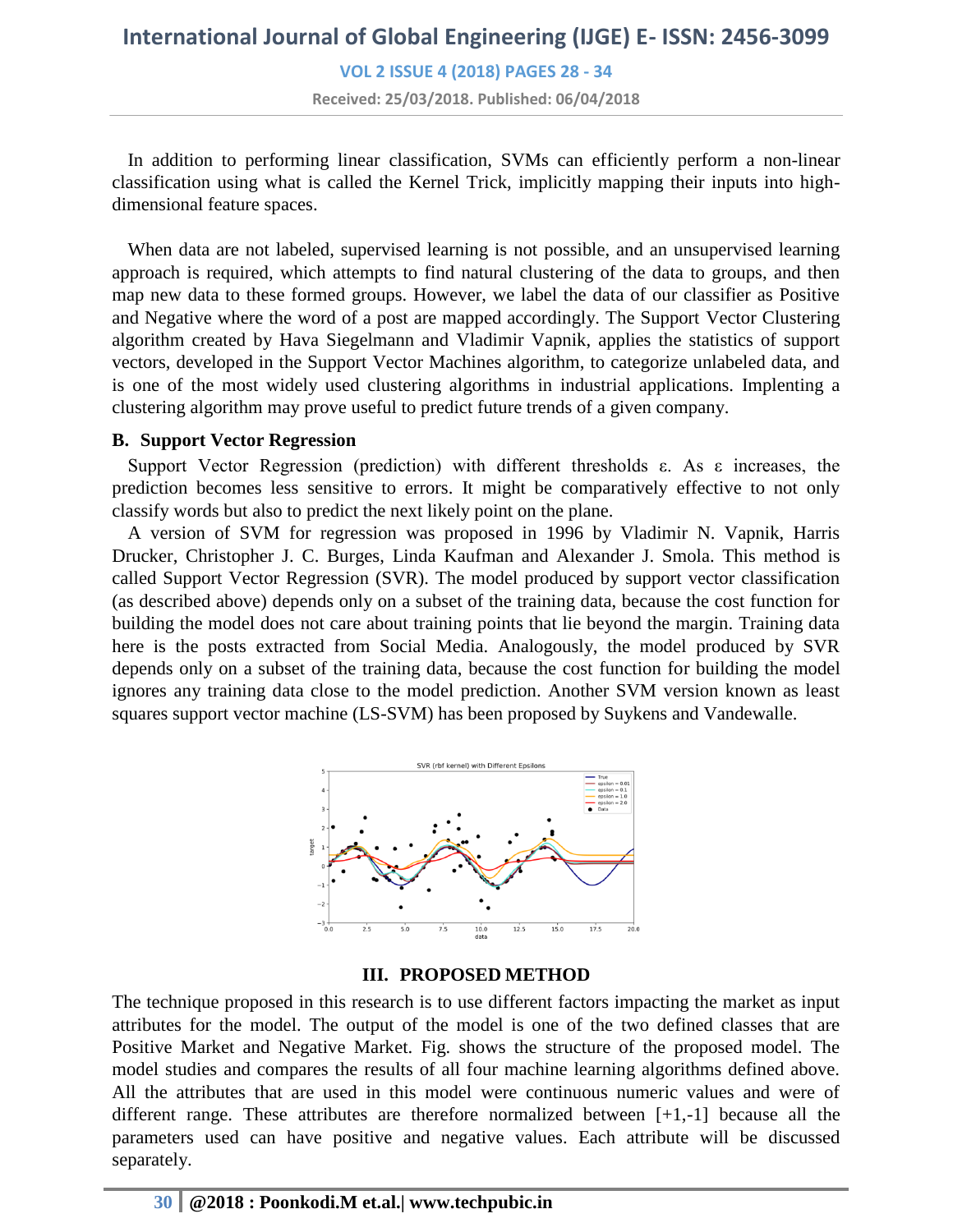**VOL 2 ISSUE 4 (2018) PAGES 28 - 34**

**Received: 25/03/2018. Published: 06/04/2018**

### **A. Factors**

 Following are different factors that were found to have some impact on market performance in different studies.

# **1. Market History**

The first attribute used as an input for the model is the historical closing index of KSE-100. The historical data was not made part of the model directly but after applying statistical techniques including ARIMA and SMA over the data. The window size used is 4.

### **2. The NEWS**

NEWS is another influencing factor considered for market performance. NEWS can be of different categories but in this model only business, financial, political and international event based NEWS were included.

# **3. General Public Mood**

The market performance greatly depends on the investor's mood and sentiment. The collective sentiment of people may drive stock market performance. This can be achieved with the help of social media. In this research, Twitter is used as the source of public sentiment.

# **4. Commodity Price**

The changes in prices of different commodities do have an impact over the market behavior. Change in price of commodities like petrol reflects on almost all items. Commodities including Gold, Silver and Petrol are used as inputs to the model.

### **5. Interest Rate**

The interest rates issued by State Bank of Pakistan to all the banks that provides loan to their customers also have an effect on the market. The Karachi Inter Bank Offer Rate (KIBOR) is issued on daily basis for different durations. In this study, 1-week rates are used.

### **6. Foreign Exchange**

Change in Foreign Exchange rate has been assumed to affect the market performance by many. Historical exchange rate between the Pakistan Rupee (PKR) and the US Dollar (USD) was used as an input to the model. On basis of the above factor, a total of 9 parameters (i.e., Oil rates, Gold Rates, Silver Rates, FEX, SMA, ARIMA, KIBOR, NEWS, Twitter) are used as inputs for the prediction model, whereas the two classes are designed to be output by the mode.

### **B. Scope**

 The data used in this study spreads over the time range the user wishes to choose. The data gathered from NEWS and Twitter lie between current day close till the next day's market opening.

# **C. Text Mining**

NEWS and Twitter data were available in the form of feed which was processed using Text Mining Techniques. The library Opinion Finder was used for this purpose. In Twitter feed, the use of non-English words was very frequent. This could cause wrong classification of the text. The work was done to implement the dictionary that translates an Urdu word written in Roman to its alternate English word. Later this updated feed was sent to feed processor application that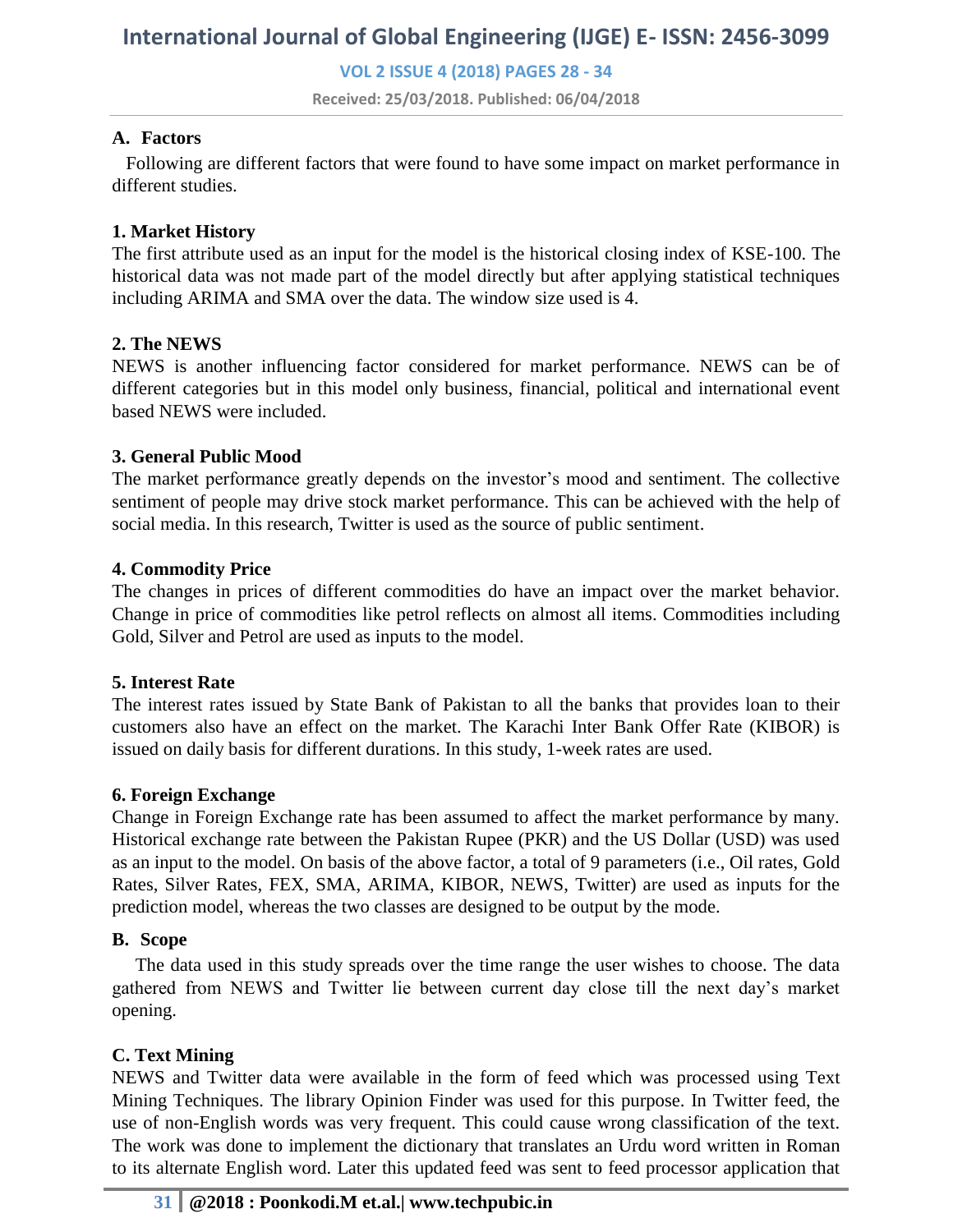**VOL 2 ISSUE 4 (2018) PAGES 28 - 34**

**Received: 25/03/2018. Published: 06/04/2018**

reads the whole text and classifies it into one of the two classes.

# **IV. ARCHITECTURE DESCRIPTION**

# **A. Authentication**

 The secret keys and authentication number generated by Twitter API are given as input. A new authentication window opens rendering the final token for authentication. Once this is entered, the access for fetching tweets is granted.

# **B. Data Fetch**

Enter the Stock name or ID and specify the number of tweets to be fetched. The fetched tweet array is converted into a list along with index numbers. The raw form of tweets is fetched and displayed in R console.

# **C. Data Clean**

Data cleaning and segmentation is performed to remove unwanted errors in analysis. Emoticons, grammatical mistakes and unwanted URLs are removed in this phase. Processed data is stored in a data structure. Text data is unstructured data. So, we cannot provide raw test data to classifier as an input. Firstly, we need to tokenize the document into words to operate on word level. Text data contains more noisy words which are not contributing towards classification. So, we need to drop those words. In addition, text data may contain numbers, more white spaces, tabs, punctuation characters, stop words etc. We also need to clean data by removing all those words. For this purpose, we created an own stop-word list which specifically contains stop words related to finance world and also general English stop words.

### **D. Database Connection**

Natural Language Processing is performed and positive and negative words are stored in different files. This data list is mapped and connected to the R console. The positive and negative words are retrieved into different separate data structures. Further words are to be added through the R console.

# **E. Score Calculation**

Depending on the frequency of occurrence of positive or negative words the positive and negative score is calculated. The net polarity per sentence is given by, positive score- negative score. The total percentage of positivity and negativity of all retrieved can also be predicted.

# **F. Merge Score and Table Construction**

The tweet index, net polarity, positive and negative polarity is mapped and a table is constructed by merging the positive score table and the negative score table.

### **G.** Graphical Analysis of Prediction

The scores are plotted in a graphical form for analysis of market prediction. The expected range of rise or fall of the stock is depicted. Histograms and pie charts are developed for this purpose.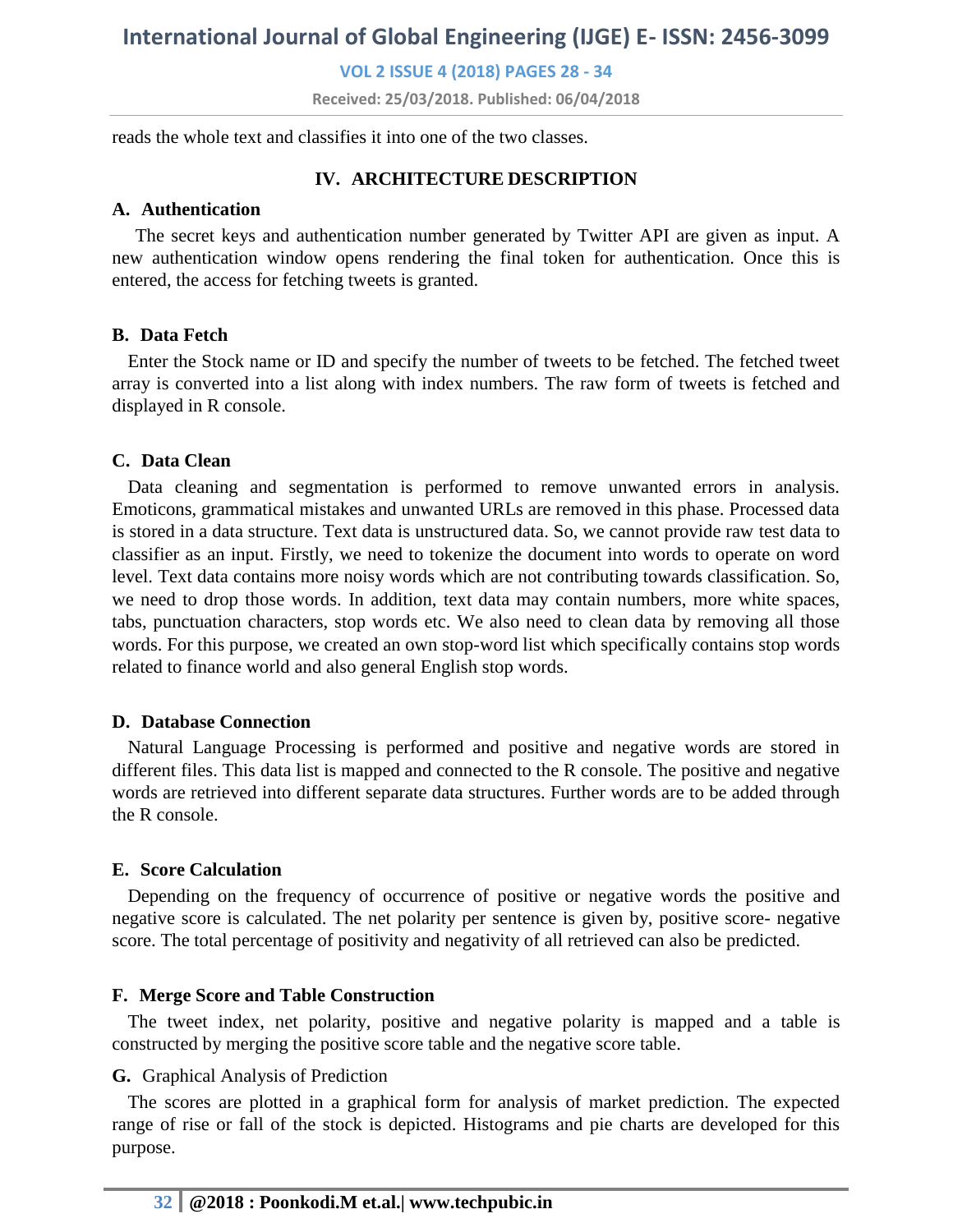# **VOL 2 ISSUE 4 (2018) PAGES 28 - 34**

**Received: 25/03/2018. Published: 06/04/2018**





### **H. Conclusion**

In general, the problem of stock market prediction is very challenging and very high accuracies are not easily achievable. Nevertheless, machine learning techniques can provide reasonable